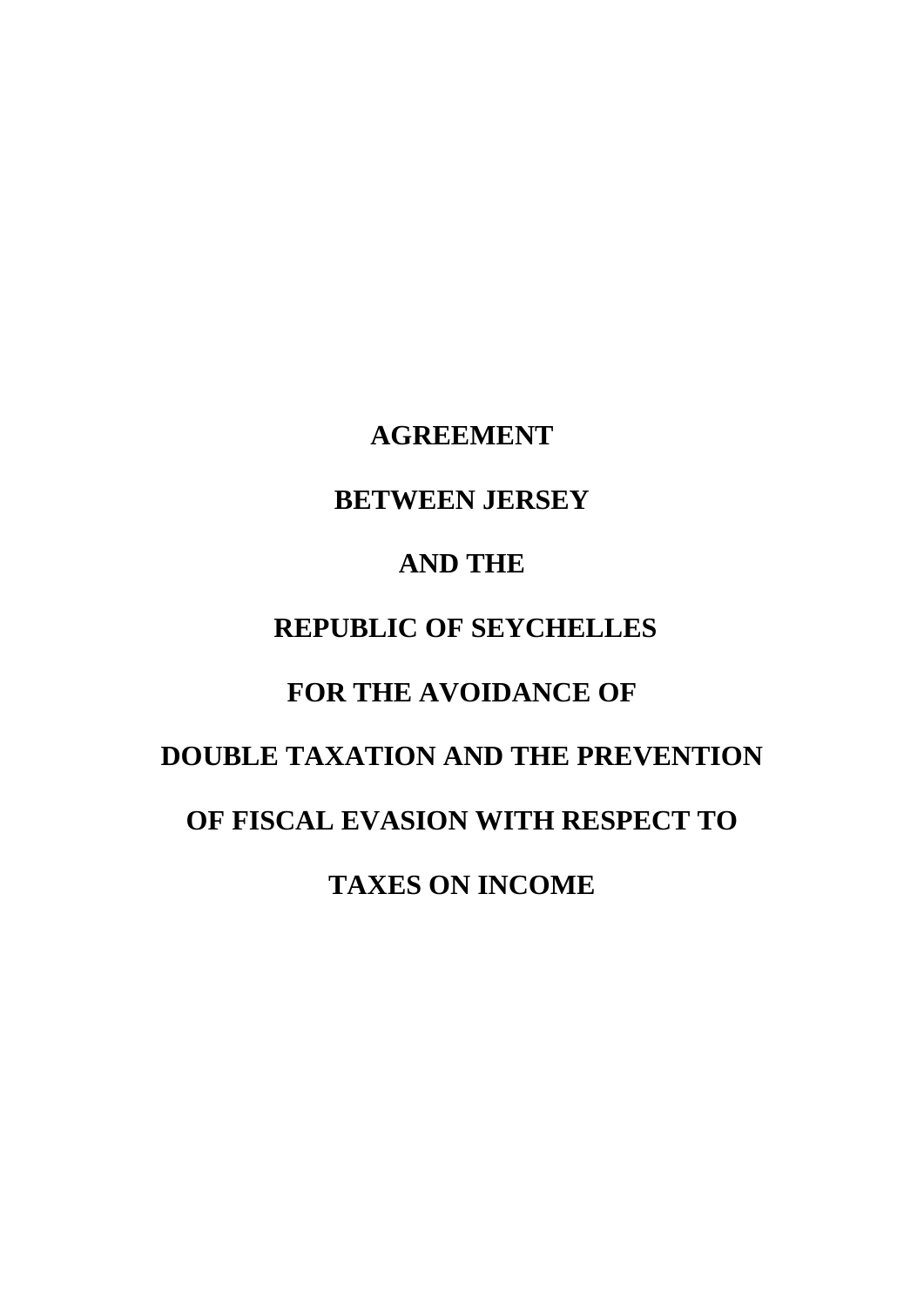## **Preamble**

The Government of Jersey and the Government of the Republic of Seychelles,

Desiring to conclude an Agreement for the avoidance of double taxation and the prevention of fiscal evasion with respect to taxes on income,

Have agreed as follows:

## **Article 1**

## **Persons Covered**

This Agreement shall apply to persons who are residents of one or both of the Contracting Parties.

## **Article 2**

#### **Taxes Covered**

- 1. This Agreement shall apply to taxes on income imposed on behalf of a Contracting Party irrespective of the manner in which they are levied.
- 2. There shall be regarded as taxes on income all taxes imposed on total income or on elements of income, including taxes on gains from the alienation of movable or immovable property.
- 3. The existing taxes to which the Agreement shall apply are in particular:
	- a) in the case of Jersey:
		- the income tax;

(herein after referred to as "Jersey tax"); and

- b) in the case of Seychelles:
	- (i) the business tax;
	- (ii) income and non monetary benefits tax act; and
	- (ii) the petroleum income tax;

(herein after referred to as "Seychelles tax").

4. This Agreement shall also apply to any identical or substantially similar taxes that are imposed after the date of signature of this Agreement in addition to, or in place of, the existing taxes. The competent authorities of the Contracting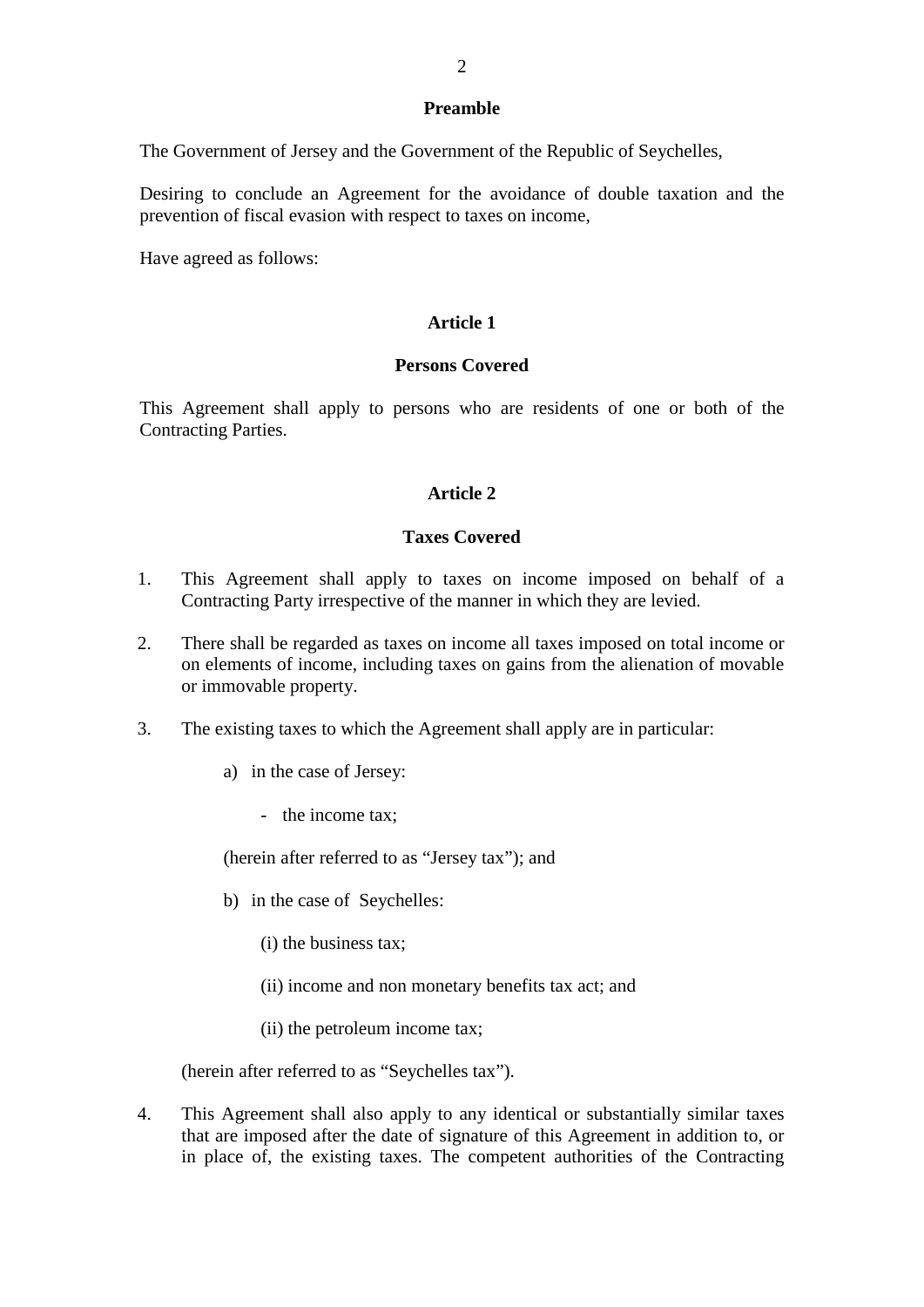Parties shall notify each other in writing of any significant changes which have been made in the respective taxation laws.

### **Article 3**

#### **General Definitions**

- 1. For the purposes of this Agreement, unless the context otherwise requires:
	- a) the term "Jersey" means the Bailiwick of Jersey, including its territorial sea;
	- b) the term "Seychelles" means the territory of the Republic of Seychelles including its exclusive economic zone and continental shelf where Seychelles exercises sovereign rights and jurisdiction in conformity with the provisions of the United Nations Convention on the Law of the Sea;
	- c) the terms "a Contracting Party" and "the other Contracting Party" mean Jersey or Seychelles, as the context requires; the term "Parties" means Jersey and Seychelles;
	- d) the term "business" includes the performance of professional services and of other activities of an independent character;
	- e) the term "company" means any body corporate or any entity that is treated as a body corporate for tax purposes;
	- f) the term "competent authority" means:
		- (i) in the case of Jersey, the Treasury and Resources Minister or his authorized representative, and;
		- (ii) in the case of Seychelles, the Minister of Finance or an authorised representative of the Minister of Finance;
	- g) the term "enterprise" applies to the carrying on of any business;
	- h) the terms "enterprise of a Contracting Party" and "enterprise of the other Contracting Party" mean respectively an enterprise carried on by a resident of a Contracting Party and an enterprise carried on by a resident of the other Contracting Party;
	- i) the term "international traffic" means any transport by a ship or aircraft operated by an enterprise of a Contracting Party, except when the ship or aircraft is operated solely between places in the other Contracting Party;
	- j) the term "national" means: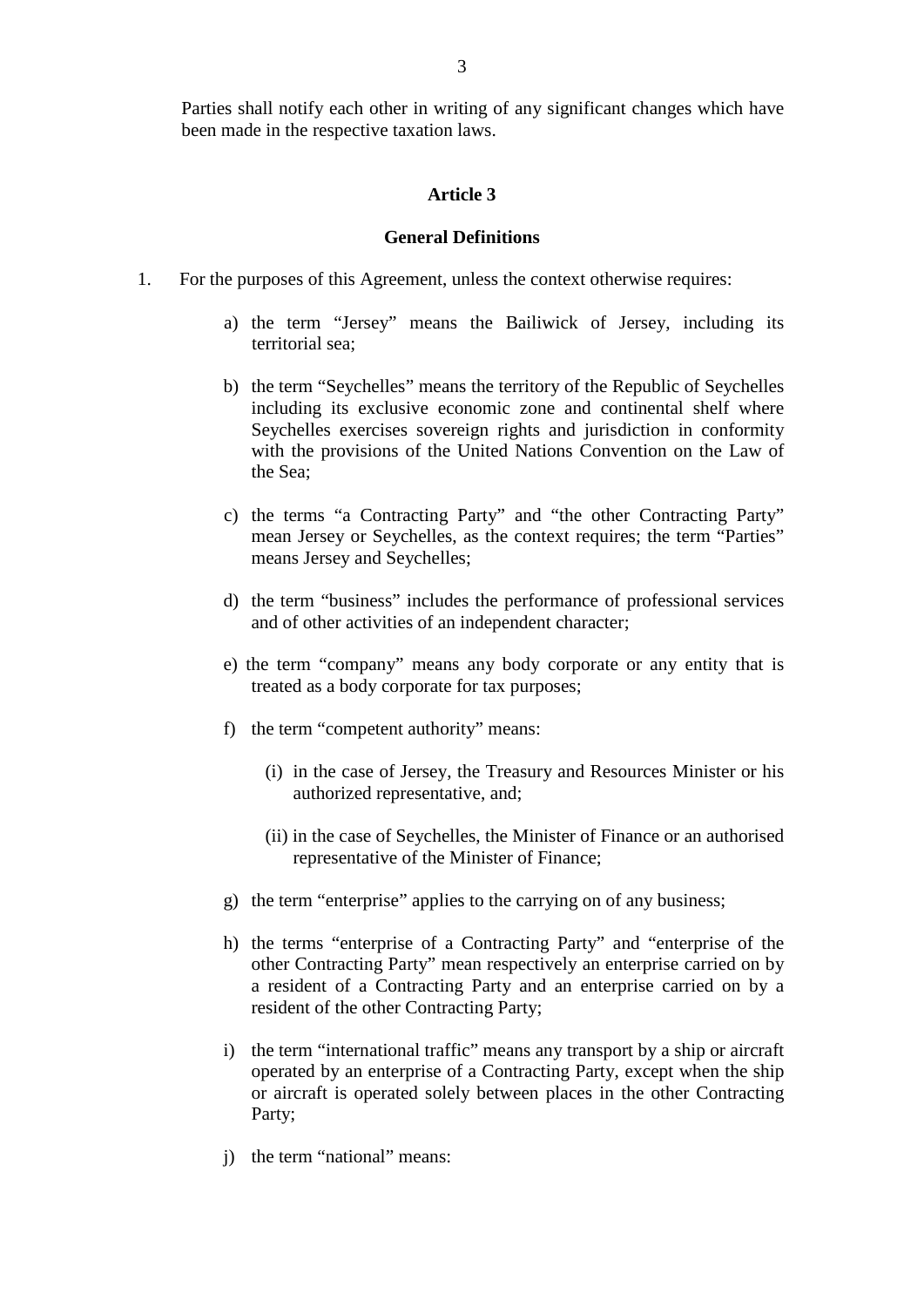- (i) in relation to Jersey, any individual resident in Jersey or any legal person, partnership or association deriving its status as such from the laws in force in Jersey, and;
- (ii) in relation to Seychelles, any individual possessing the Seychelles nationality or any legal person, partnership or association deriving its status as such from the laws in force in Seychelles;
- k) the term "person" includes an individual, a company and any other body of persons;
- l) the term "tax" means Jersey tax or Seychelles tax, as the context requires, but shall not include any amount which is payable in respect of any default or omission in relation to the taxes to which this Agreement applies or which represents a penalty imposed relating to those taxes.
- 2. As regards the application of the Agreement at any time by a Contracting Party, any term not defined therein shall, unless the context otherwise requires, have the meaning that it has at that time under the law of that Party for the purposes of the taxes to which the Agreement applies, any meaning under the applicable tax laws of that Party prevailing over a meaning given to the term under other laws of that Party.

#### **Resident**

- 1. For the purposes of this Agreement, the term "resident of a Contracting Party" means any person who, under the laws of that Party, is liable to tax therein by reason of his domicile, residence, place of incorporation or registration, place of management, or any other criterion of a similar nature, and also includes that Party and any pension fund or pension scheme recognized by that Party. This term, however, does not include any person who is liable to tax in that Party in respect only of income from sources in that Party or capital therein**.**
- 2. Where by reason of the provisions of paragraph 1 an individual is a resident of both Contracting Parties, then his status shall be determined as follows:
	- a) he shall be deemed to be a resident only of the Party in which a permanent home is available to him**;** if a permanent home is available to him in both Parties**,** he shall be deemed to be a resident only of the Party with which his personal and economic relations are closer (centre of vital interests);
	- b) if the Party in which he has his centre of vital interests cannot be determined, or he does not have a permanent home available to him in both Parties, he shall be deemed to be a resident only of the Party in which he has an habitual abode;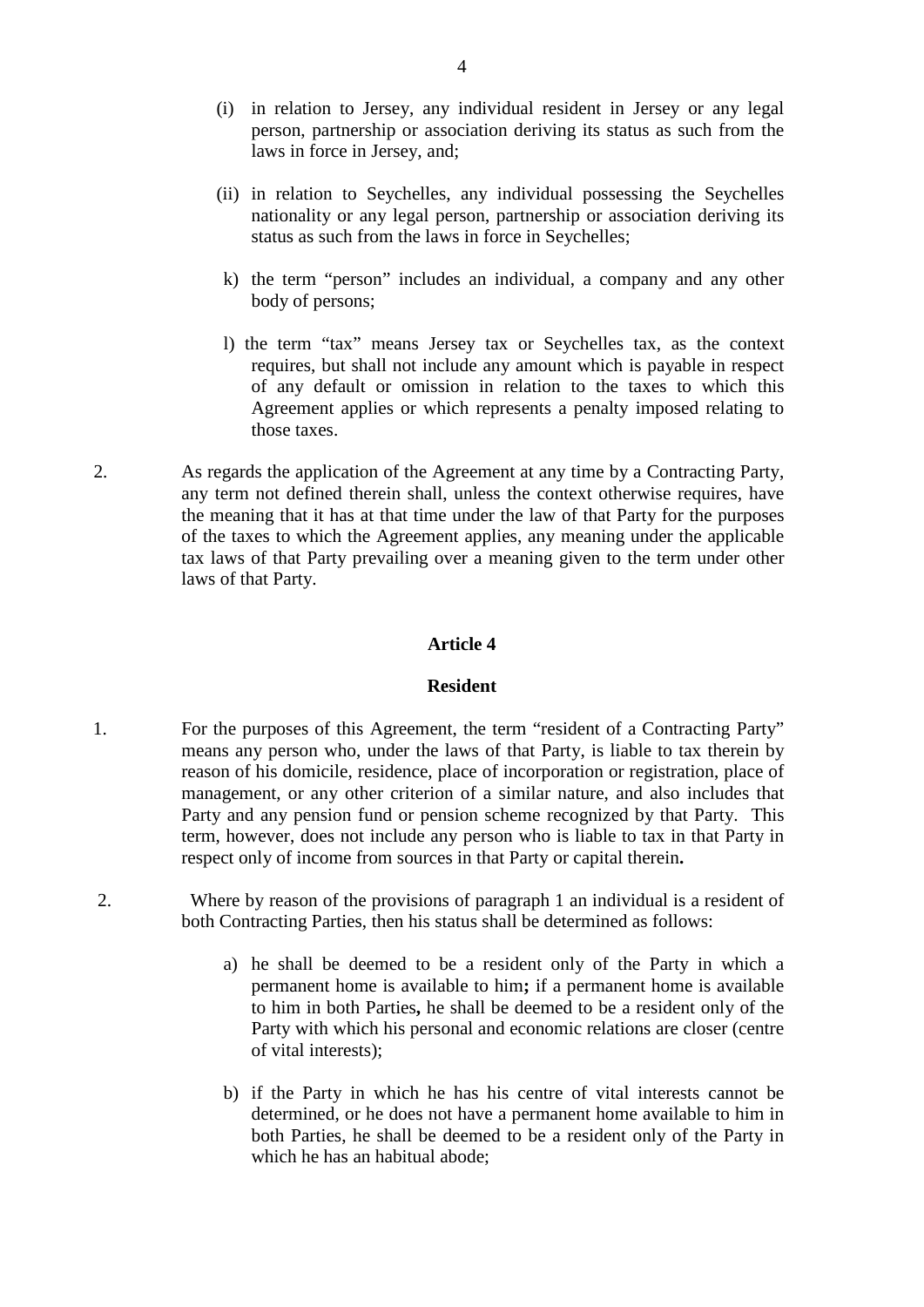- c) if he has an habitual abode in both Parties or in neither of them, he shall be deemed to be a resident only of the Party of which he is a national;
- d) if he is a national of both Parties or of neither of them, the competent authorities of the Contracting Parties shall settle the question by mutual agreement.
- 3. Where by reason of the provisions of paragraph 1 a person other than an individual is a resident of both Parties, the competent authorities of the Parties shall settle the question by mutual agreement, having regard to such factors as the place of central management and control and the place of incorporation.

#### **Permanent Establishment**

- 1. For the purposes of this Agreement, the term "permanent establishment" means a fixed place of business through which the business of an enterprise is wholly or partly carried on.
- 2. The term "permanent establishment" includes especially:
	- a) a place of management;
	- b) a branch;
	- c) an office;
	- d) a factory;
	- e) a workshop;
	- f) a mine, an oil or gas well, a quarry or any other place of extraction or exploitation of natural resources;
	- g) a building site or construction or assembly or installation project or supervisory activity connected therewith where such site, project or activity continues for a period of more than 183 days; and
	- h) the furnishing of services, including consultancy services, by an enterprise through employees or other personnel engaged by the enterprise for such purpose, but only where activities of that nature continue for the same or a connected project within the Contracting Party for a period or periods exceeding in the aggregate183 days in any twelve month period commencing or ending in the fiscal year concerned.
- 3. Notwithstanding the preceding provisions of this Article, the term "permanent establishment" shall be deemed not to include: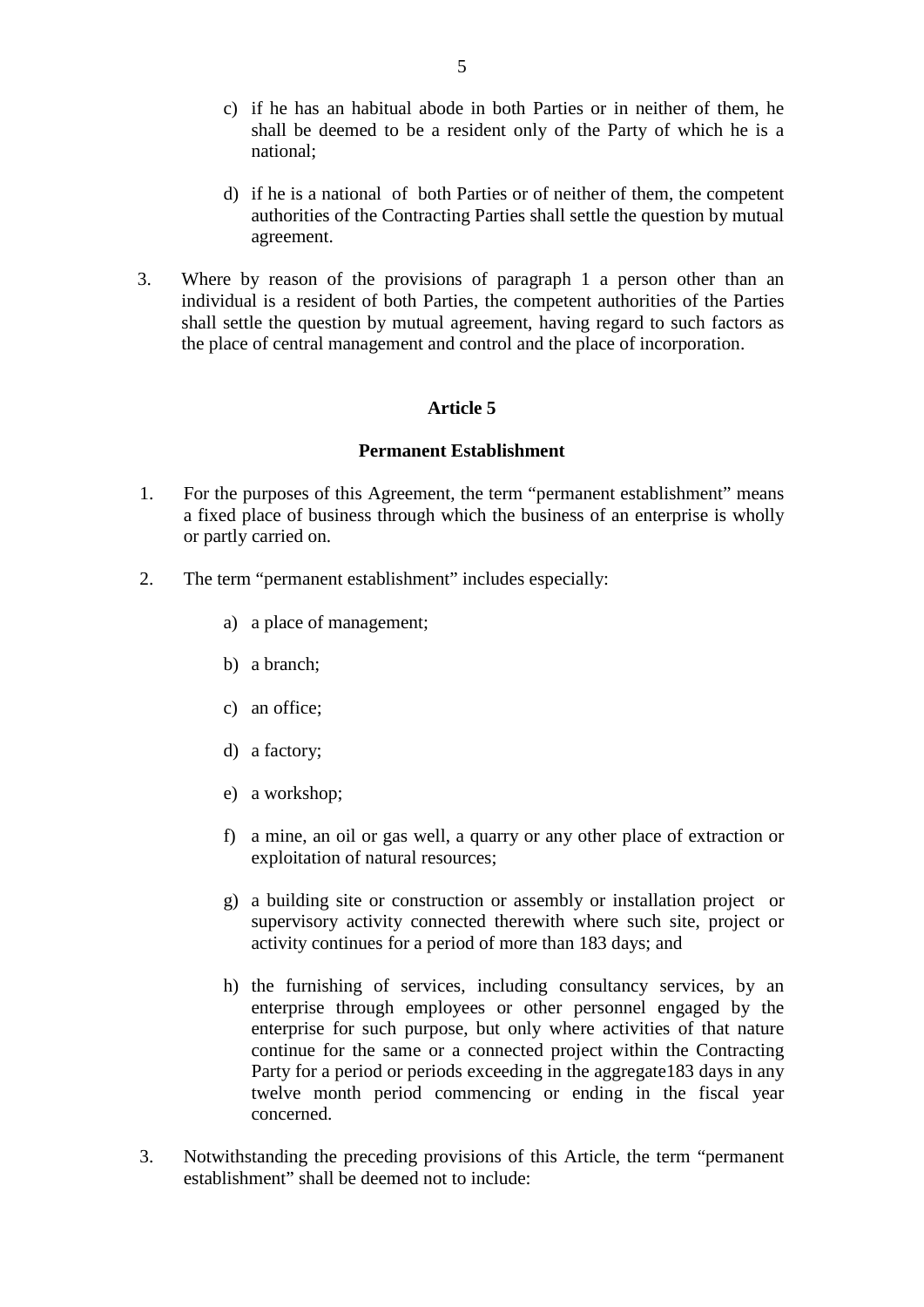- a) the use of facilities solely for the purpose of storage, display or delivery of goods or merchandise belonging to the enterprise;
- b) the maintenance of a stock of goods or merchandise belonging to the enterprise solely for the purpose of storage, display or delivery;
- c) the maintenance of a stock of goods or merchandise belonging to the enterprise solely for the purpose of processing by another enterprise;
- d) the maintenance of a fixed place of business solely for the purpose of purchasing goods or merchandise or of collecting information, for the enterprise;
- e) the maintenance of fixed place of business solely for the purpose of carrying on, for the enterprise, any other activity of a preparatory or auxiliary character;
- f) the maintenance of a fixed place of business solely for any combination of activities mentioned in sub-paragraphs a) to e), provided that the overall activity of the fixed place of business resulting from this combination is of a preparatory or auxiliary character.
- 4. Notwithstanding the provisions of paragraphs 1 and 2, where a person -other than an agent of an independent status to whom paragraph 5 applies- is acting on behalf of an enterprise and has, and habitually exercises, in a Contracting Party an authority to conclude contracts in the name of the enterprise, that enterprise shall be deemed to have a permanent establishment in that Party in respect of any activities which that person undertakes for the enterprise, unless the activities of such person are limited to those mentioned in paragraph 3 which, if exercised through a fixed place of business, would not make this fixed place of business a permanent establishment under the provisions of that paragraph.
- 5. An enterprise of a Contracting Party shall not be deemed to have a permanent establishment in the other Party merely because it carries on business in that Party through a broker, general commission agent or any other agent of an independent status, provided that such persons are acting in the ordinary course of their business.
- 6. The fact that a company which is a resident of a Contracting Party controls or is controlled by a company which is a resident of the other Contracting Party, or which carries on business in that other Party (whether through a permanent establishment or otherwise), shall not of itself constitute either company a permanent establishment of the other.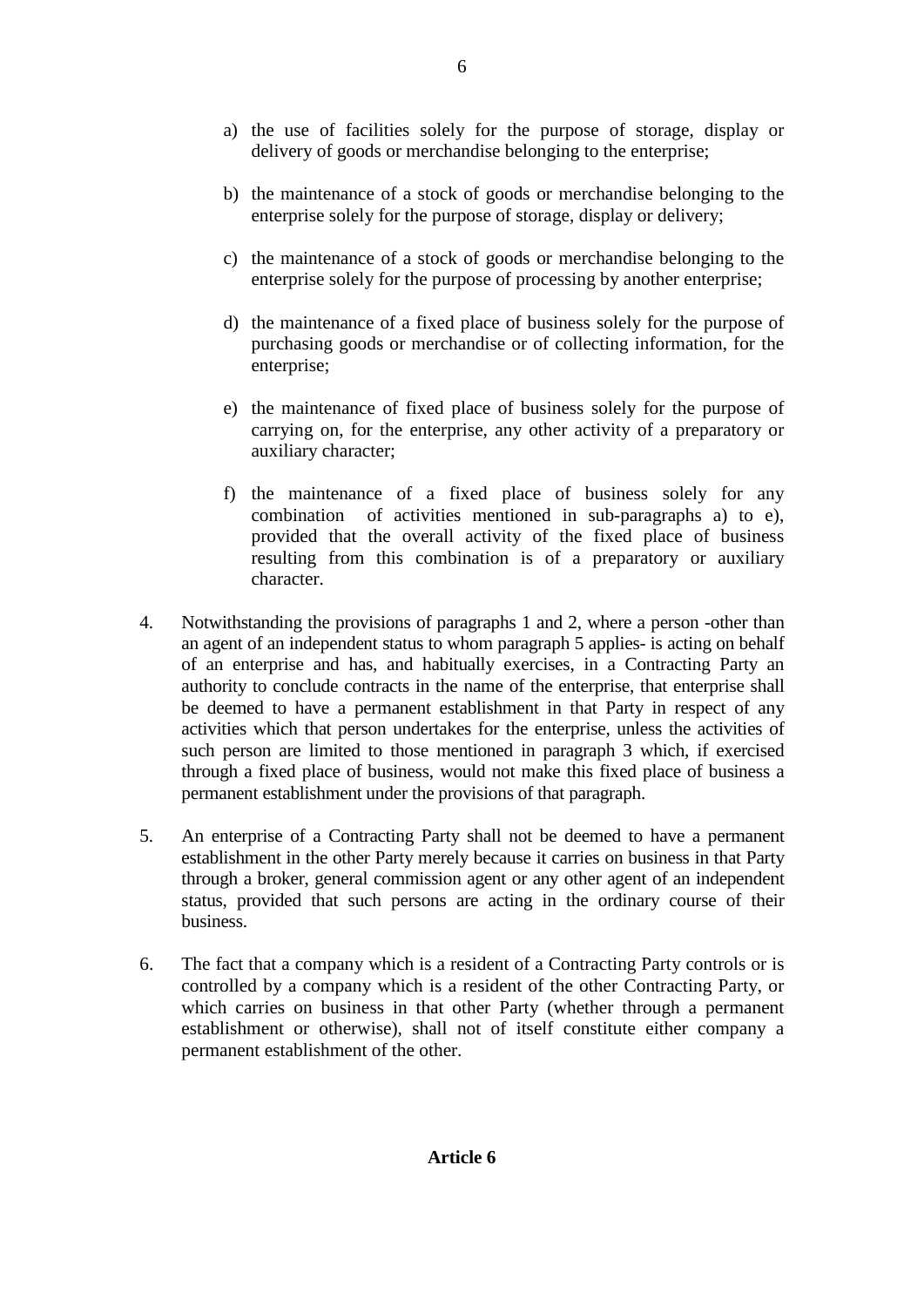## **Income from Immovable Property**

- 1. Income derived by a resident of a Contracting Party from immovable property (including income from agriculture or forestry) situated in the other Contracting Party may be taxed in that other Contracting Party.
- 2. The term "immovable property" shall have the meaning which it has under the law of the Contracting Party in which the property in question is situated. The term shall in any case include property accessory to immovable property, livestock and equipment used in agriculture and forestry, rights to which the provisions of general law respecting landed property apply, usufruct of immovable property and rights to variable or fixed payments as consideration for the working of, or the right to work, mineral deposits, sources and other natural resources. Ships, boats, aircraft and rail or road transport vehicles shall not be regarded as immovable property.
- 3. The provisions of paragraph 1 shall apply to income derived from the direct use, letting, or use in any other form of immovable property.
- 4. The provisions of paragraphs 1 and 3 shall also apply to the income from immovable property of an enterprise.

## **Article 7**

#### **Business Profits**

- 1. The profits of an enterprise of a Contracting Party shall be taxable only in that Party unless the enterprise carries on business in the other Contracting Party through a permanent establishment situated therein. If the enterprise carries on business as aforesaid, the profits of the enterprise may be taxed in the other Party but only so much of them as are attributable to that permanent establishment.
- 2. Subject to the provisions of paragraph 3 of this Article, where an enterprise of a Contracting Party carries on business in the other Contracting Party through a permanent establishment situated therein, there shall in each Contracting Party be attributed to that permanent establishment the profits which it might be expected to make if it were a distinct and separate enterprise engaged in the same or similar activities under the same or similar conditions and dealing wholly independently with the enterprise of which it is a permanent establishment.
- 3. In determining the profits of a permanent establishment, there shall be allowed as deductions expenses which are incurred for the purposes of the business of the permanent establishment, including executive and general administrative expenses so incurred, whether in the Contracting Party in which the permanent establishment is situated or elsewhere.
- 4. Insofar as it has been customary in a Contracting Party to determine the profits to be attributed to a permanent establishment on the basis of an apportionment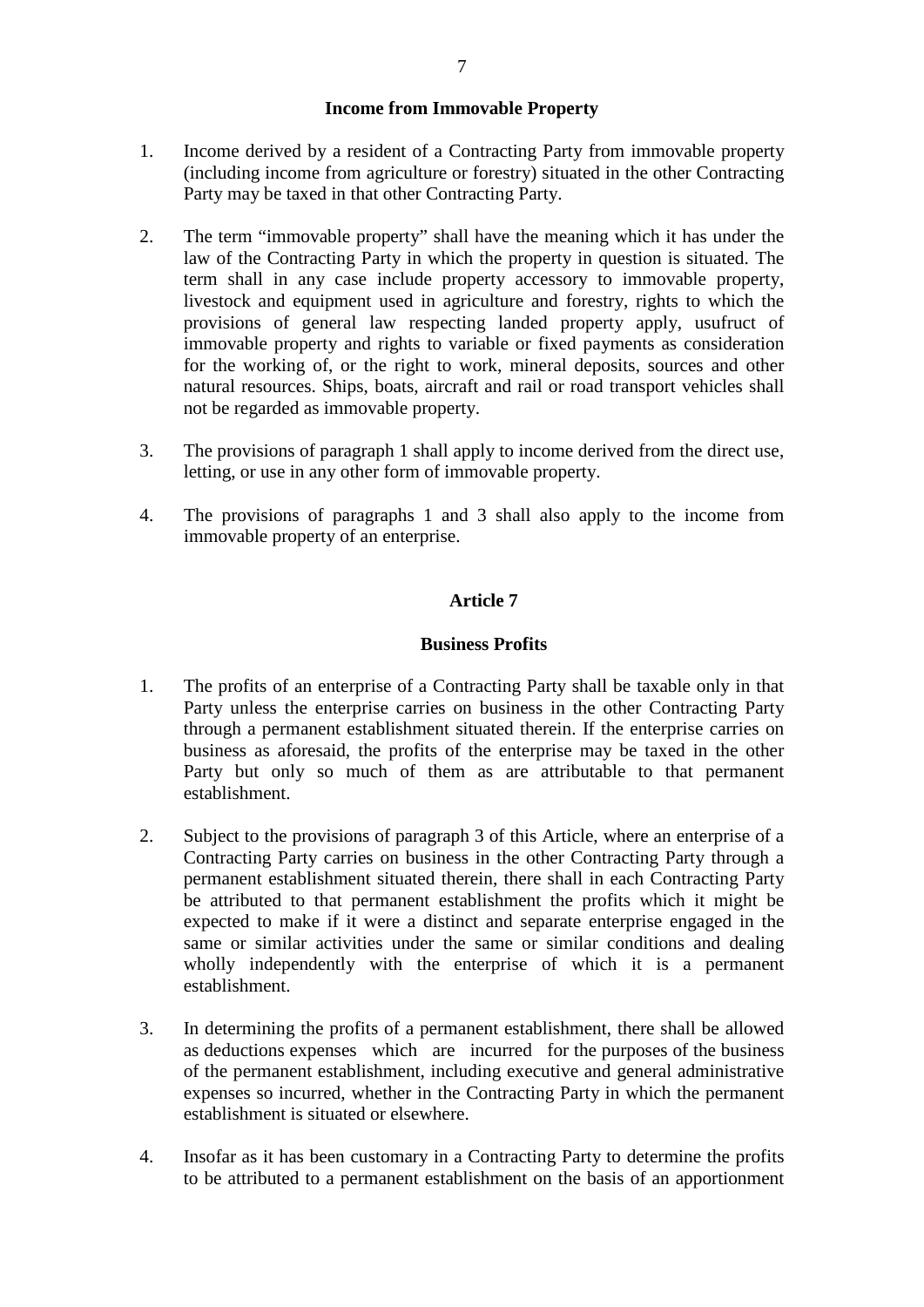of the total profits of the enterprise to its various parts, nothing in paragraph 2 shall preclude that Contracting Party from determining the profits to be taxed by such an apportionment as may be customary; the method of apportionment adopted shall, however, be such that the result shall be in accordance with the principles contained in this Article.

- 5. No profits shall be attributed to a permanent establishment by reason of the mere purchase by that permanent establishment of goods or merchandise for the enterprise.
- 6. For the purposes of the preceding paragraphs, the profits to be attributed to the permanent establishment shall be determined by the same method year by year unless there is good and sufficient reason to the contrary.
- 7. Where profits include items of income which are dealt with separately in other Articles of this Agreement, then the provisions of those Articles shall not be affected by the provisions of this Article.

## **Article 8**

## **Shipping and Air Transport**

- 1. Profits of an enterprise of a Contracting Party from the operation of ships or aircraft in international traffic shall be taxable only in that Party.
- 2. For the purpose of this Article, profits from the operation in international traffic of ships or aircraft shall include in particular:
	- a) profits derived from the rental or lease by the enterprise on a bare boat charter basis of ships or aircraft used in international traffic ;
	- b) profits derived from the use, maintenance, rental or lease of containers by the enterprise;

where such rental or lease profits or profits from such use, maintenance, rental, or lease, as the case may be, are incidental to the profits described in paragraph 1.

3. The provisions of paragraph 1 shall also apply to profits from the participation in a pool, a joint business or an international operating agency.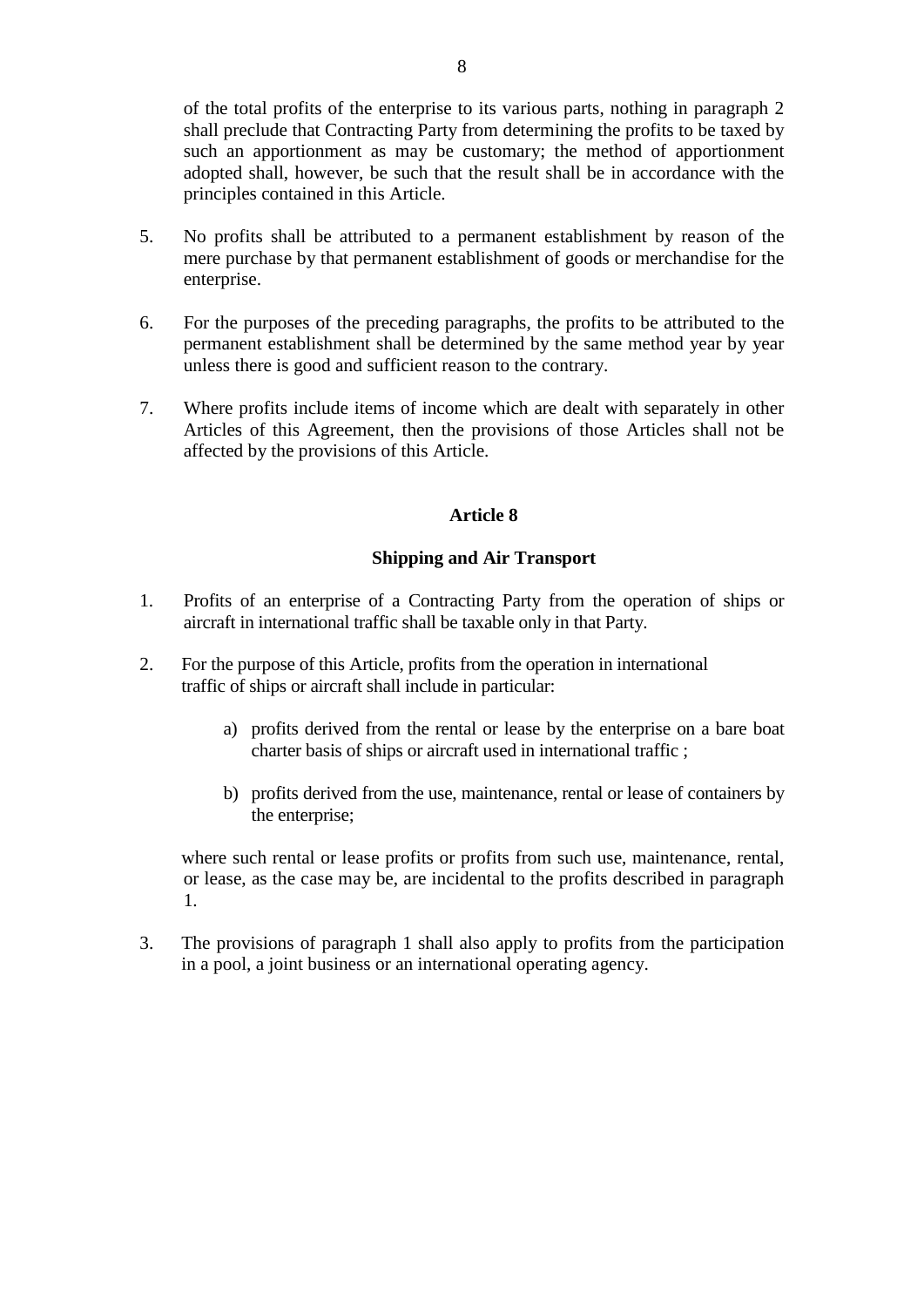### **Associated Enterprises**

- 1. Where
	- a) an enterprise of a Contracting Party participates directly or indirectly in the management, control or capital of an enterprise of the other Contracting Party, or
	- b) the same persons participate directly or indirectly in the management, control or capital of an enterprise of a Contracting Party and an enterprise of the other Contracting Party,

and in either case conditions are made or imposed between the two enterprises in their commercial or financial relations which differ from those which would be made between independent enterprises, then any profits which would, but for those conditions, have accrued to one of the enterprises, but, by reason of those conditions, have not so accrued, may be included in the profits of that enterprise and taxed accordingly.

2. Where a Contracting Party includes in the profits of an enterprise of that Party and taxes accordingly - profits on which an enterprise of the other Contracting Party has been charged to tax in that other Party, and where the competent authorities of the Contracting Parties agree, upon consultation, that all or part of the profits so included are profits which would have accrued to the enterprise of the first-mentioned Party if the conditions made between the two enterprises had been those which would have been made between independent enterprises, then that other Party may make an appropriate adjustment to the amount of the tax charged therein on those agreed profits. In determining such adjustment, due regard shall be had to the other provisions of the Agreement.

## **Article 10**

## **Dividends**

- 1. Dividends paid by a company which is a resident of a Party to a resident of the other Party who is the beneficial owner thereof, shall be taxable only in that other Party.
- 2. Paragraph 1 shall not affect the taxation of the company in respect of the profits out of which the dividends are paid.
- 3. The term "dividends" as used in this Article means income from shares, mining shares, founders' shares or other rights participating in profits (not being debtclaims), as well as income from other corporate rights which is subjected to the same taxation treatment as income from shares by the laws of the Contracting Party of which the company making the distribution is a resident.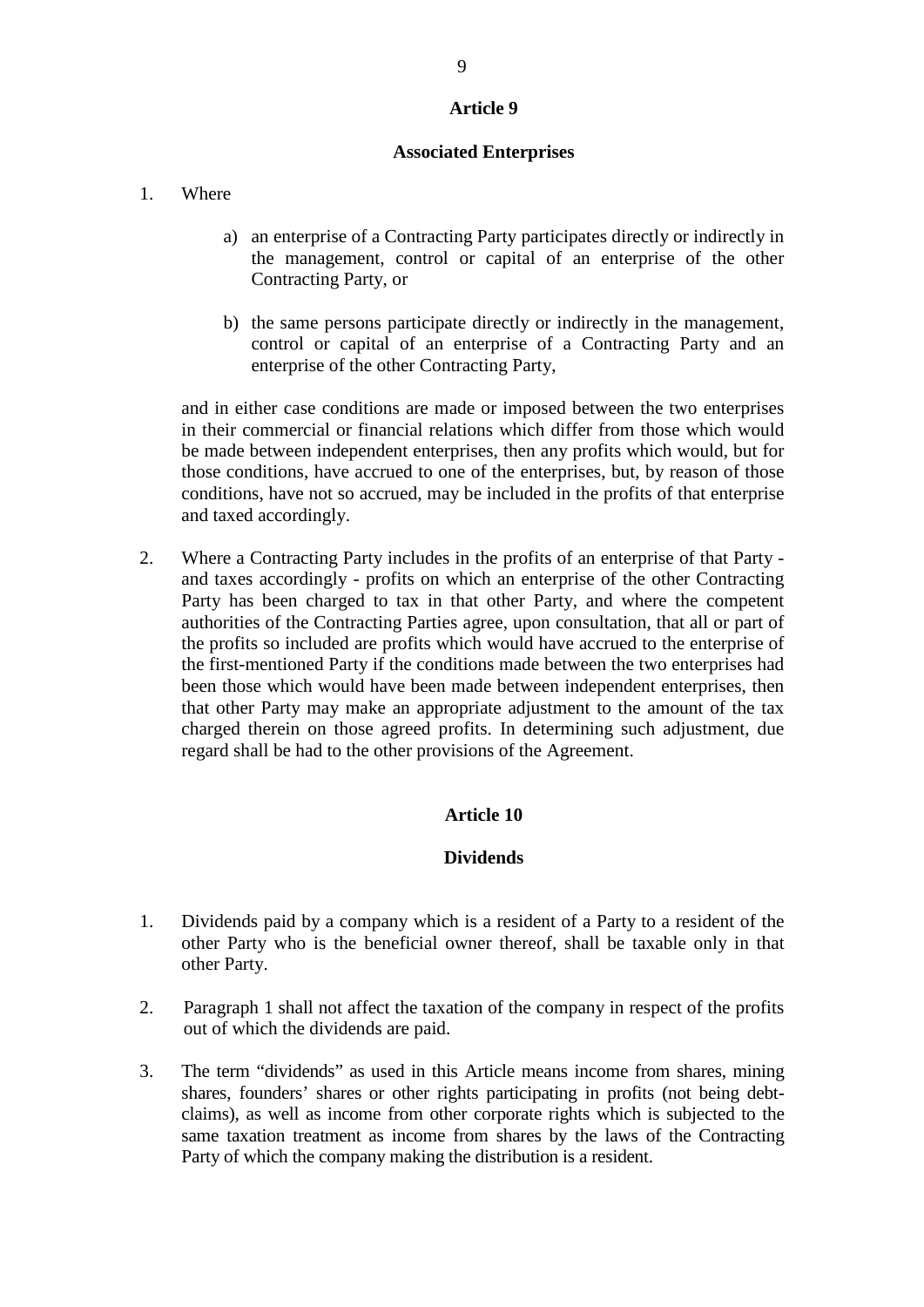- 4. The provisions of paragraph 1 shall not apply if the beneficial owner of the dividends, being a resident of a Contracting Party, carries on business in the other Contracting Party of which the company paying the dividends is a resident through a permanent establishment situated therein and the holding in respect of which the dividends are paid is effectively connected with such permanent establishment. In such case the provisions of Article 7 shall apply**.**
- 5. Where a company which is a resident of a Contracting Party derives profits or income from the other Contracting Party**,** that other Party may not impose any tax on the dividends paid by the company, except insofar as such dividends are paid to a resident of that other Party or insofar as the holding in respect of which the dividends are paid is effectively connected with a permanent establishment situated in that other Party, nor subject the company's undistributed profits to a tax on the company's undistributed profits, even if the dividends paid or the undistributed profits consist wholly or partly of profits or income arising in such other Party.

#### **Interest**

- 1. Interest arising in a Party and beneficially owned by a resident of the other Party shall be taxable only in that other Party.
- 2. The term "interest" as used in this Article means income from debt-claims of every kind, whether or not secured by mortgage and whether or not carrying a right to participate in the debtor's profits, and in particular, income from government securities and income from bonds or debentures, including premiums and prizes attaching to such securities, bonds or debentures. Penalty charges for late payment shall not be regarded as interest for the purpose of this Article.
- 3. The provisions of paragraph 1 shall not apply if the beneficial owner of the interest, being a resident of a Contracting Party, carries on business in the other Contracting Party, in which the interest arises through a permanent establishment situated therein and the debt-claim in respect of which the interest is paid is effectively connected with such permanent establishment. In such case, the provisions of Article 7 shall apply.
- 4. Interest shall be deemed to arise in a Contracting Party when the payer is a resident of that Party. Where, however, the person paying the interest, whether he is a resident of a Contracting Party or not, has in a Contracting Party a permanent establishment in connection with which the indebtedness on which the interest is paid was incurred, and such interest is borne by such permanent establishment, then such interest shall be deemed to arise in the Party in which the permanent establishment is situated.
- 5. Where, by reason of a special relationship between the payer and the beneficial owner or between both of them and some other person**,** the amount of the interest, having regard to the debt-claim for which it is paid, exceeds the amount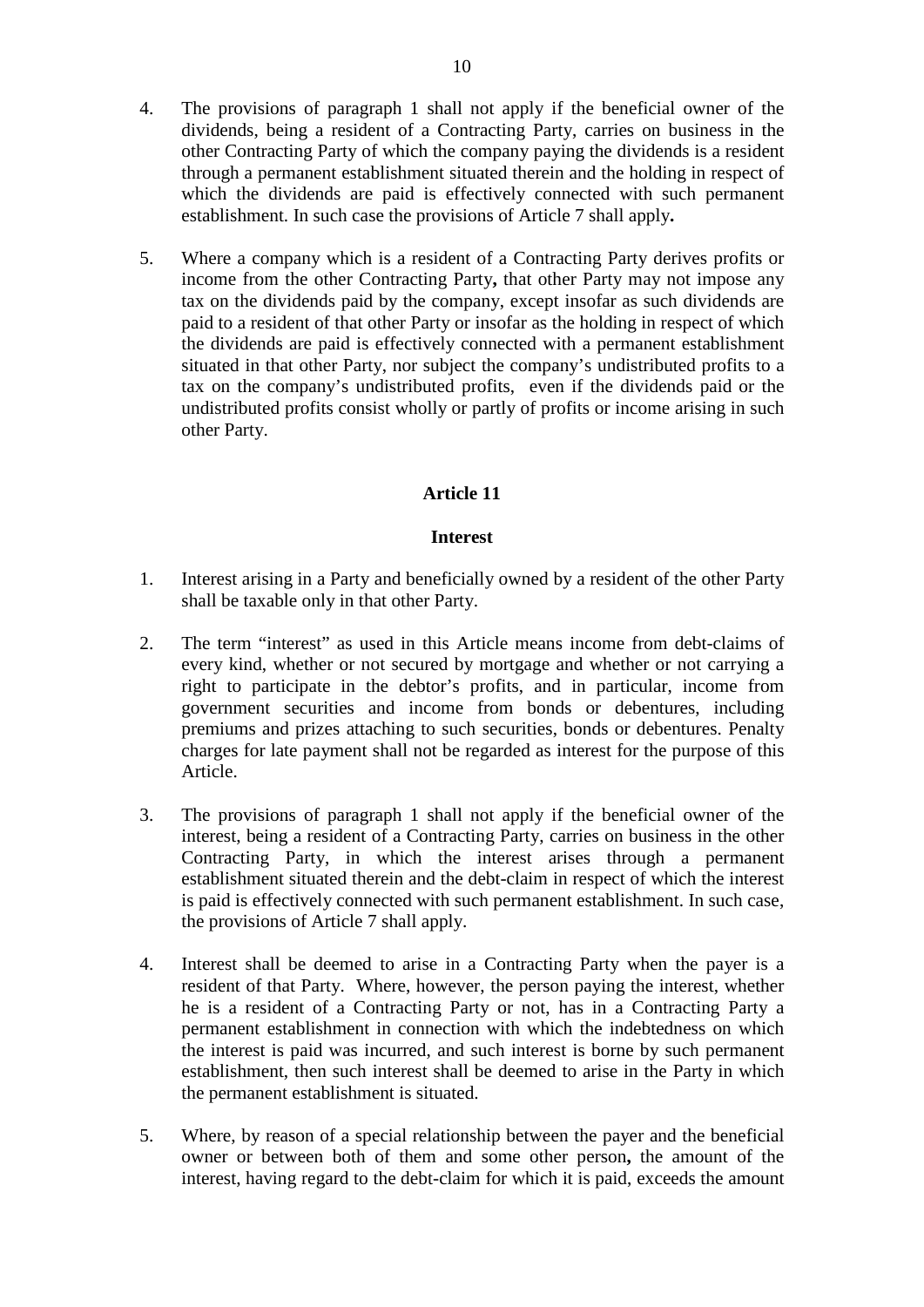which would have been agreed upon by the payer and the beneficial owner in the absence of such relationship, the provisions of this Article shall apply only to the last-mentioned amount of interest. In such case, the excess part of the payments shall remain taxable according to the laws of each Contracting Party, due regard being had to the other provisions of this Agreement.

#### **Article 12**

#### **Royalties**

- 1. Royalties arising in a Party and beneficially owned by a resident of the other Party shall be taxable only in that other Party.
- 2. The term "royalties" as used in this Article means payments of any kind received as a consideration for the use of, or the right to use, any copyright of literary, artistic or scientific work including cinematograph films, any patent, trade mark, design or model, plan, secret formula or process, or for information concerning industrial, commercial or scientific experience.
- 3. The provisions of paragraph 1 shall not apply if the beneficial owner of the royalties, being a resident of a Contracting Party, carries on business in the other Contracting Party in which the royalties arise through a permanent establishment situated therein and the right or property in respect of which the royalties are paid is effectively connected with such permanent establishment. In such case the provisions of Article 7 shall apply.
- 4. Royalties shall be deemed to arise in a Contracting Party when the payer is a resident of that Party. Where, however, the person paying the royalties, whether that person is a resident of a Contracting Party or not, has in a Contracting Party a permanent establishment with which the right or property in respect of which the royalties are paid is effectively connected, and such royalties are borne by such permanent establishment, then such royalties shall be deemed to arise in the Party in which the permanent establishment is situated.
- 5. Where, by reason of a special relationship between the payer and the beneficial owner or between both of them and some other person, the amount of royalties, having regard to the use, right or information for which they are paid, exceeds the amount which would have been agreed upon by the payer and the beneficial owner in the absence of such relationship, the provisions of this Article shall apply only to the last-mentioned amount. In such case, the excess part of the payments shall remain taxable according to the laws of each Contracting Party, due regard being had to the other provisions of this Agreement.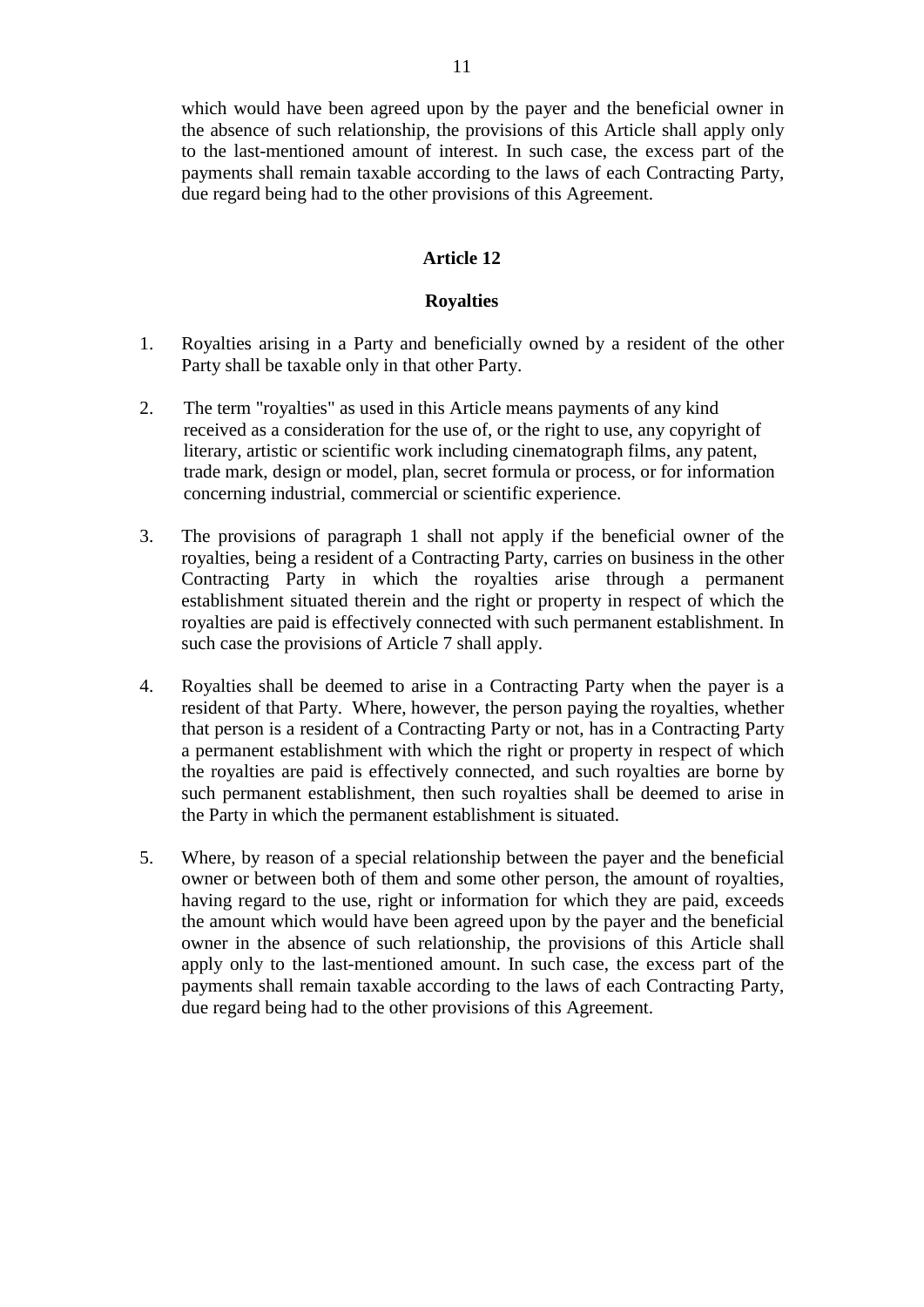## **Capital Gains**

- 1. Gains derived by a resident of a Contracting Party from the alienation of immovable property referred to in Article 6 and situated in the other Contracting Party may be taxed in that other Party.
- 2. Gains derived by an enterprise of a Party from the alienation of ships or aircraft operated in international traffic, or from movable property pertaining to the operation of such ships or aircraft, shall be taxable only in that Party.
- 3. Gains of an enterprise of a Contracting Party from the alienation of ships or aircraft operated in international traffic or movable property pertaining to the Operation of such ships or aircraft shall be taxable only in that Party.
- 4. Gains from the alienation of shares of the capital stock of a company the property of which consists directly or indirectly principally of immovable property situated in a Contracting Party may be taxed in that Party.
- 5. Gains from the alienation of any property, other than that referred to in paragraphs 1, 2, 3 and 4, shall be taxable only in the Party of which the alienator is a resident.

### **Article 14**

## **Income from Employment**

- 1. Subject to the provisions of Articles 15, 17 and 18, salaries, wages and other similar remuneration derived by a resident of a Contracting Party in respect of an employment shall be taxable only in that Party unless the employment is exercised in the other Contracting Party. If the employment is so exercised, such remuneration as is derived therefrom may be taxed in that other Party.
- 2. Notwithstanding the provisions of paragraph 1, remuneration derived by a resident of a Contracting Party in respect of an employment exercised in the other Contracting Party shall be taxable only in the first-mentioned Party if:
	- a) the recipient is present in the other Party for a period or periods not exceeding in the aggregate 183 days in any twelve month period commencing or ending in the fiscal year concerned, and
	- b) the remuneration is paid by, or on behalf of, an employer who is not a resident of the other Party, and
	- c) the remuneration is not borne by a permanent establishment which the employer has in the other Party.
- 3. Notwithstanding the preceding provisions of this Article, remuneration derived in respect of an employment exercised aboard a ship or aircraft operated in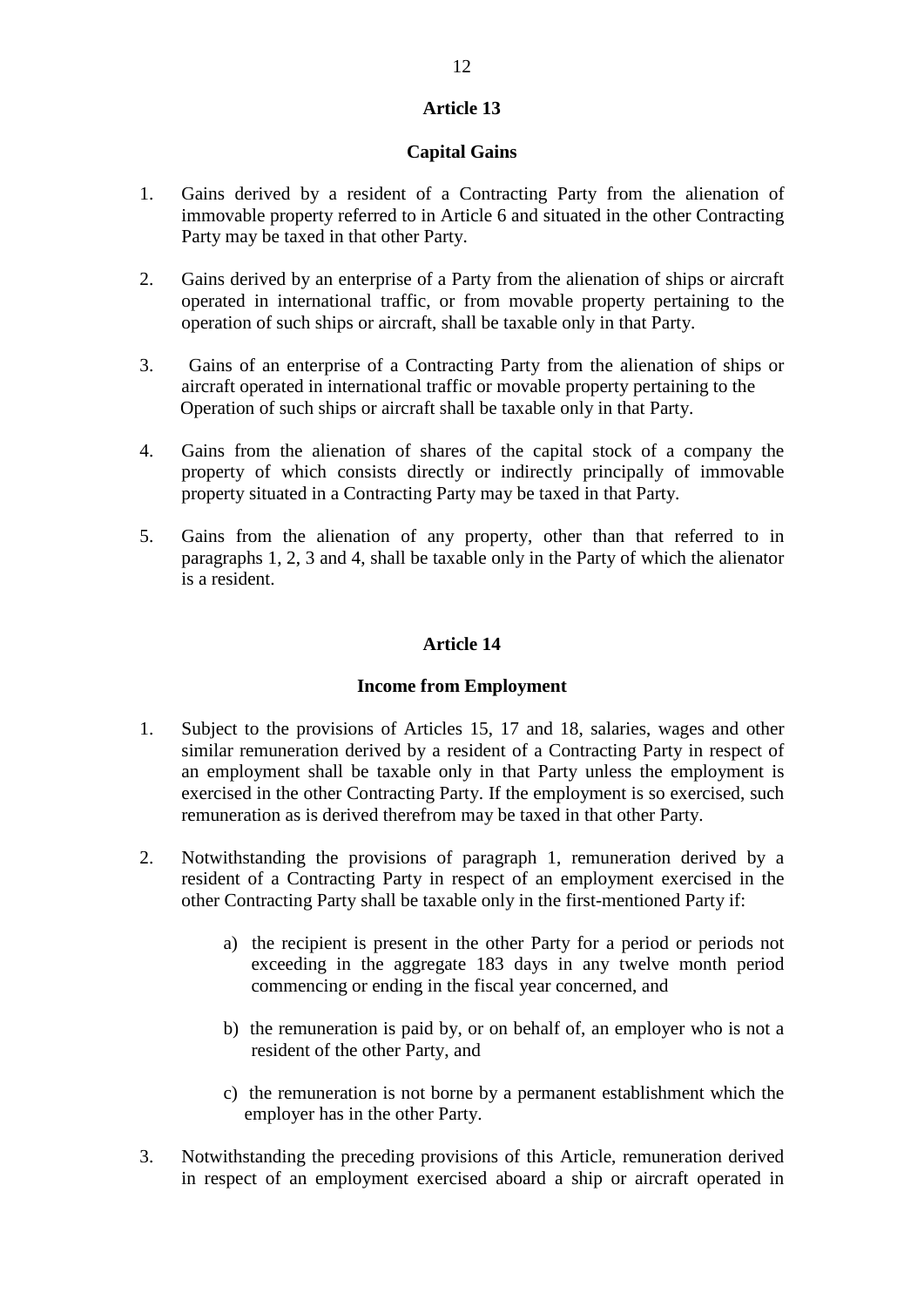international traffic by an enterprise of a Contracting Party may be taxed in that Party.

#### **Article 15**

#### **Directors' Fees**

Directors' fees and other similar payments derived by a resident of a Contracting Party in his capacity as a member of the board of directors of a company which is a resident of the other Contracting Party may be taxed in that other Party.

#### **Article 16**

#### **Artistes and Sportsmen**

- 1. Notwithstanding the provisions of Articles 7 and 14, income derived by a resident of a Contracting Party as an entertainer, such as a theatre, motion picture, radio or television artiste, or a musician, or as a sportsman, from his personal activities as such exercised in the other Contracting Party, may be taxed in that other Party.
- 2. Where income in respect of personal activities exercised by an entertainer or a sportsman in his capacity as such accrues not to the entertainer or sportsman himself but to another person, that income may, notwithstanding the provisions of Articles 7 and 14, be taxed in the Contracting Party in which the activities of the entertainer or sportsman are exercised.
- 3. Income derived by a resident of a Contracting Party from activities exercised in the other Contracting Party as envisaged in paragraphs 1 and 2 of this Article, shall be exempt from tax in that other Party if the visit to that other Party is supported wholly or mainly by public funds of the first-mentioned Contracting Party or takes place under a cultural agreement or arrangement between the Governments of the Contracting Parties.

#### **Article 17**

#### **Pensions**

- 1. Subject to the provisions of paragraph 2 of Article 18, pensions and other similar remuneration paid to a resident of a Party in consideration of past employment shall be taxable only in that Party.
- 3. Notwithstanding the provisions of paragraph 1, pensions paid and other payments made under a public scheme which is part of the social security system of a Contracting Party shall be taxable only in that Party.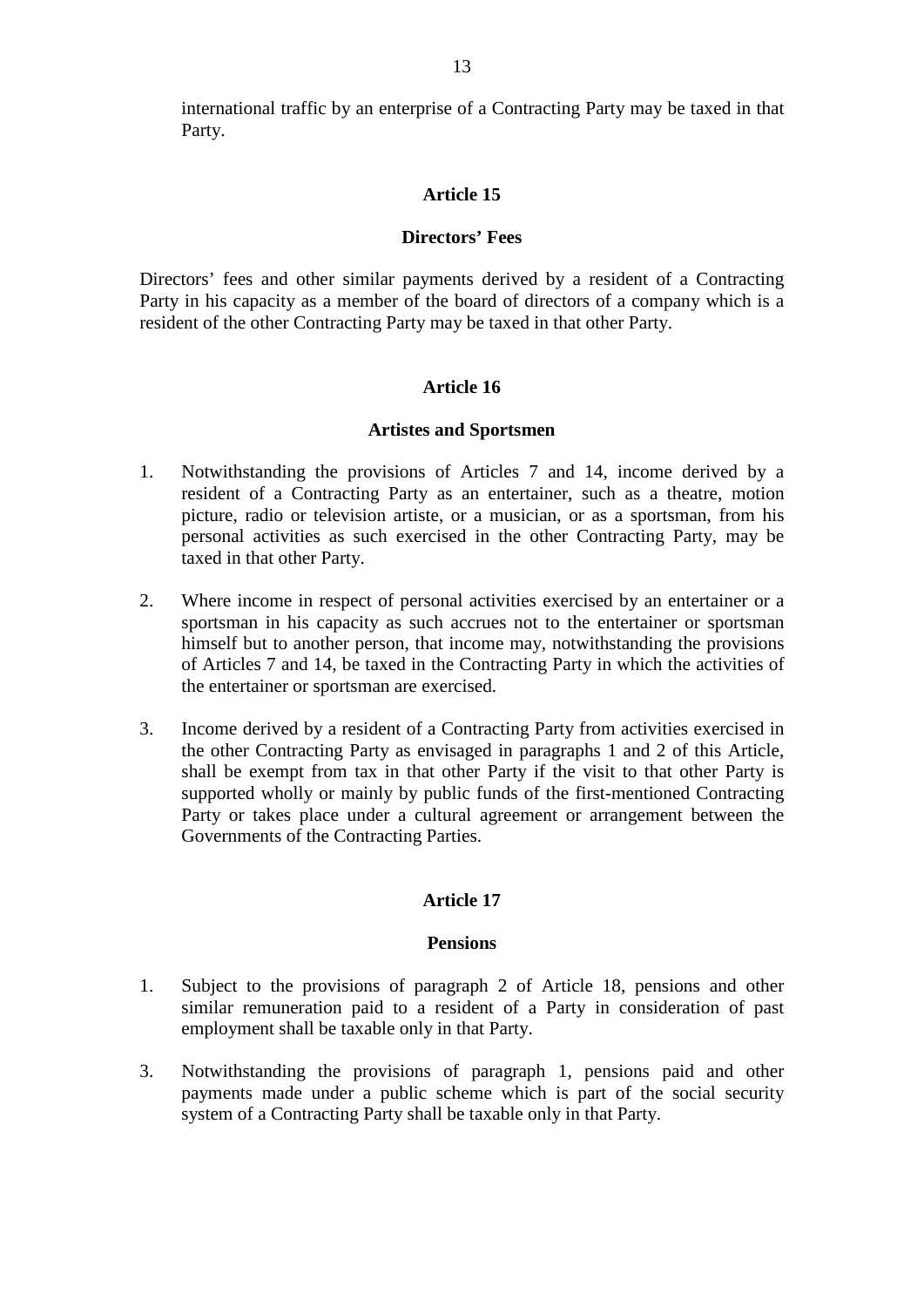#### **Government Service**

- 1. a) Salaries, wages and other similar remuneration, other than a pension, paid by a Contracting Party to an individual in respect of services rendered to that Party shall be taxable only in that Party.
	- b) However, such salaries, wages and other similar remuneration shall be taxable only in the other Contracting Party if the services are rendered in that Party and the individual is a resident of that Party who:
		- (i) is a national of that Party; or
		- (ii) did not become a resident of that Party solely for the purpose of rendering the services.
- 2. a) Any pension or other similar remuneration paid by, or out of funds created by, a Contracting Party to an individual in respect of services rendered to that Party shall be taxable only in that Party.
	- b) However, such pension and similar remuneration shall be taxable only in the other Contracting Party if the individual is a resident of, and a national of, that Party.
- 3. The provisions of Articles 14, 15, 16 and 17 shall apply to salaries, wages and other similar remuneration, and to pensions, in respect of services rendered in connection with a business carried on by a Contracting Party.

## **Article 19**

## **Students and Business Apprentices**

A student or business apprentice who is present in a Contracting Party solely for the purpose of the student or business apprentice's education or training and who is, or immediately before being so present was, a resident of the other Contracting Party, shall be exempt from tax in the first-mentioned Party on payments received from outside that first-mentioned Party for the purposes of the student or business apprentice's maintenance, education or training.

## **Article 20**

## **Other Income**

1. Items of income of a resident of a Contracting Party, wherever arising, not dealt with in the foregoing Articles of this Agreement shall be taxable only in that Party.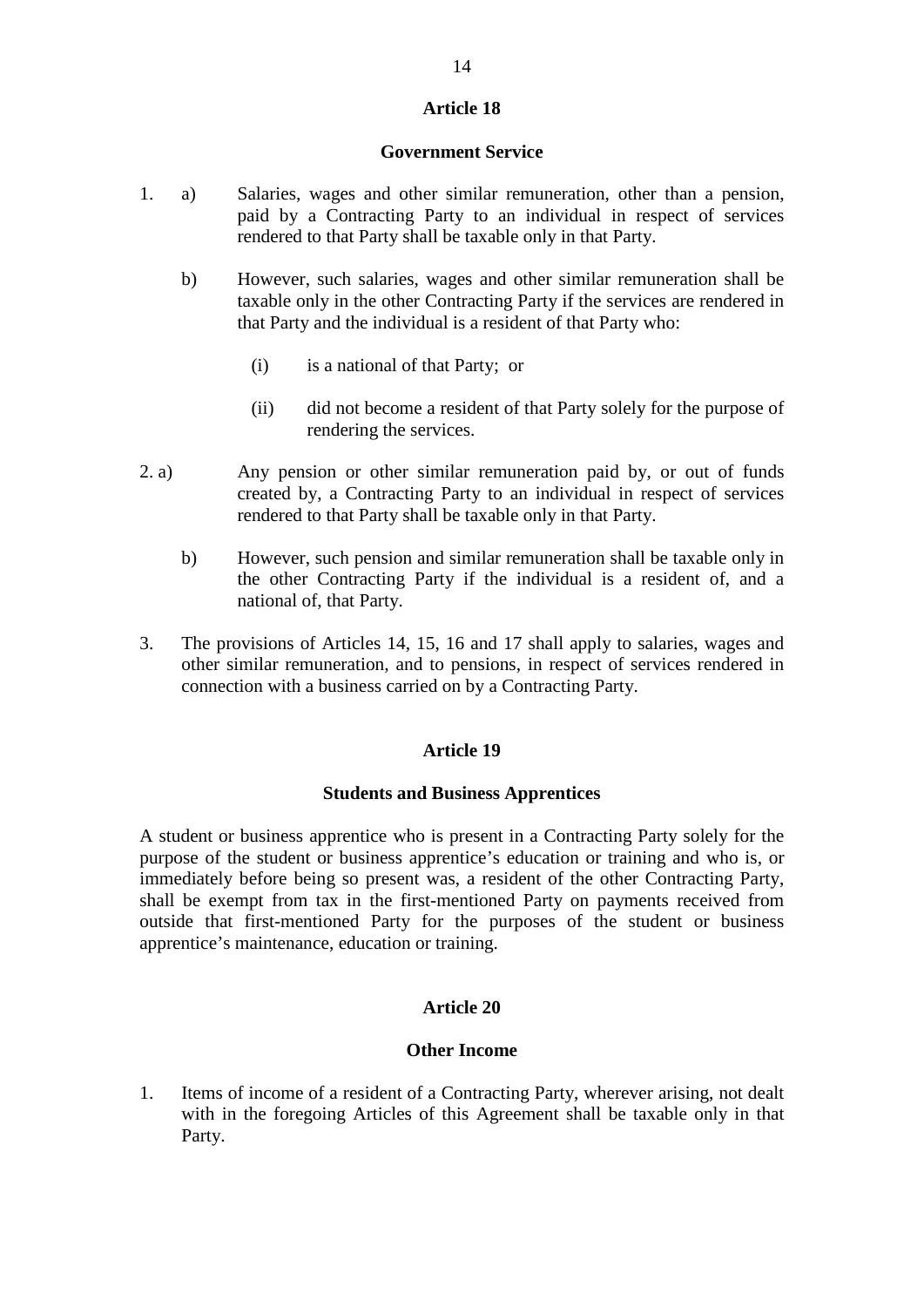2. The provisions of paragraph 1 shall not apply to income, other than income from immovable property as defined in paragraph 2 of Article 6, if the recipient of such income, being a resident of a Contracting Party, carries on business in the other Contracting Party through a permanent establishment situated therein and the right or property in respect of which the income is paid is effectively connected with such permanent establishment. In such case the provisions of Article 7 shall apply.

## **Article 21**

## **Elimination of Double Taxation**

- 1. Where a resident of a Contracting Party derives income which, in accordance with the provisions of this Agreement, may be taxed in the other Contracting Party, the first-mentioned Party shall allow, as a deduction from the tax on the income of that resident, an amount equal to the income tax paid in that other Party. Such deduction in either case shall not, however, exceed that part of the income tax, as computed before the deduction is given, which is attributable, as the case may be, to the income which may be taxed in that other Party.
- 2. Where, in accordance with any provision of the Agreement, income derived by a resident of a Contracting Party is exempt from tax in that Party, such Party may nevertheless, in calculating the amount of tax on the remaining income of such resident, take into account the exempted income.

## **Article 22**

## **Non-Discrimination**

- 1. Nationals of a Contracting Party shall not be subjected in the other Contracting Party to any taxation or any requirement connected therewith, which is other or more burdensome than the taxation and connected requirements to which nationals of that other Party in the same circumstances, in particular with respect to residence, are or may be subjected. This provision shall, notwithstanding the provisions of Article 1, also apply to persons who are not residents of one or both of the Contracting Parties.
- 2. The taxation on a permanent establishment which an enterprise of a Contracting Party has in the other Contracting Party shall not be less favourably levied in that other Party than the taxation levied on enterprises of that other Party carrying on the same activities. This provision shall not be construed as obliging a Contracting Party to grant to residents of the other Contracting Party any personal allowances, reliefs and reductions for taxation purposes on account of civil status or family responsibilities which it grants to its own residents.
- 3. Except where the provisions of paragraph 1 of Article 9, paragraph 5 of Article 11 or paragraph 5 of Article 12 apply, interest, royalties and other disbursements paid by an enterprise of a Contracting Party to a resident of the other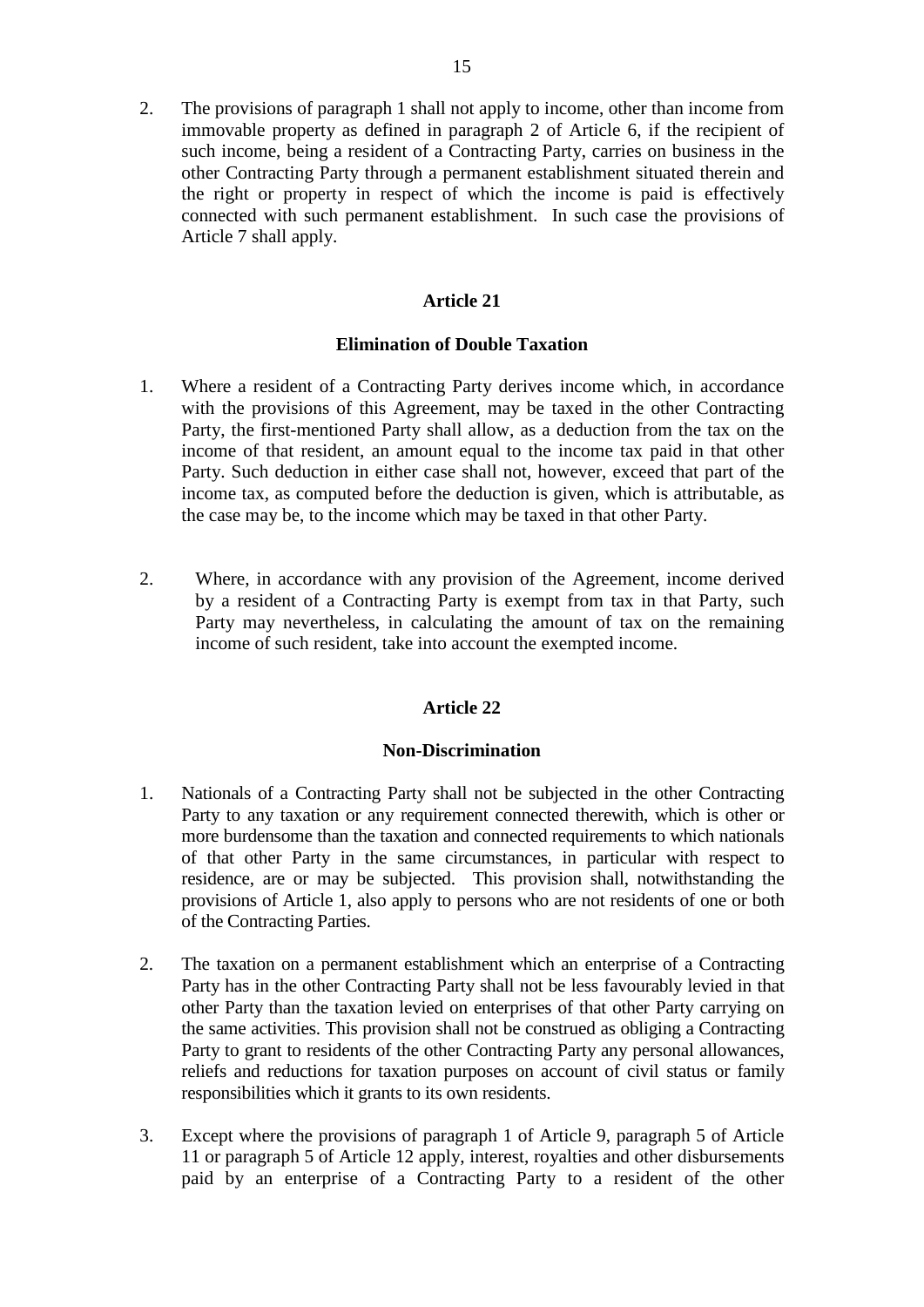Contracting Party shall, for the purpose of determining the taxable profits of such enterprise, be deductible under the same conditions as if they had been paid to a resident of the first-mentioned Party.

- 4. Enterprises of a Contracting Party, the capital of which is wholly or partly owned or controlled, directly or indirectly, by one or more residents of the other Contracting Party, shall not be subjected in the first-mentioned Party to any taxation or any requirement connected therewith which is other or more burdensome than the taxation and connected requirements to which other similar enterprises of the first-mentioned Party are or may be subjected.
- 5. The provisions of this Article shall, notwithstanding the provisions of Article 2, apply to taxes of every kind and description.

## **Article 23**

#### **Mutual Agreement Procedure**

- 1. Where a person considers that the actions of one or both of the Contracting Parties result or will result for that person in taxation not in accordance with the provisions of this Agreement, that person may, irrespective of the remedies provided by the domestic law of those Parties, present a case to the competent authority of the Contracting Party of which the person is a resident or, if the case comes under paragraph 1 of Article 24, to that of the Contracting Party of which the person is a national. The case must be presented within three years from the first notification of the action resulting in taxation not in accordance with the provisions of the Agreement.
- 2. The competent authority shall endeavour, if the objection appears to it to be justified and if it is not itself able to arrive at a satisfactory solution, to resolve the case by mutual agreement with the competent authority of the other Contracting Party, with a view to the avoidance of taxation which is not in accordance with the Agreement. Any agreement reached shall be implemented notwithstanding any time limits in the domestic law of the Contracting Parties.
- 3. The competent authorities of the Contracting Parties shall endeavour to resolve by mutual agreement any difficulties or doubts arising as to the interpretation or application of the Agreement. They may also consult together, including through a joint commission consisting of themselves or their representatives, for the elimination of double taxation in cases not provided for in the Agreement.
- 4. The competent authorities of the Contracting Parties may communicate with each other directly for the purpose of reaching an agreement in the sense of the preceding paragraphs.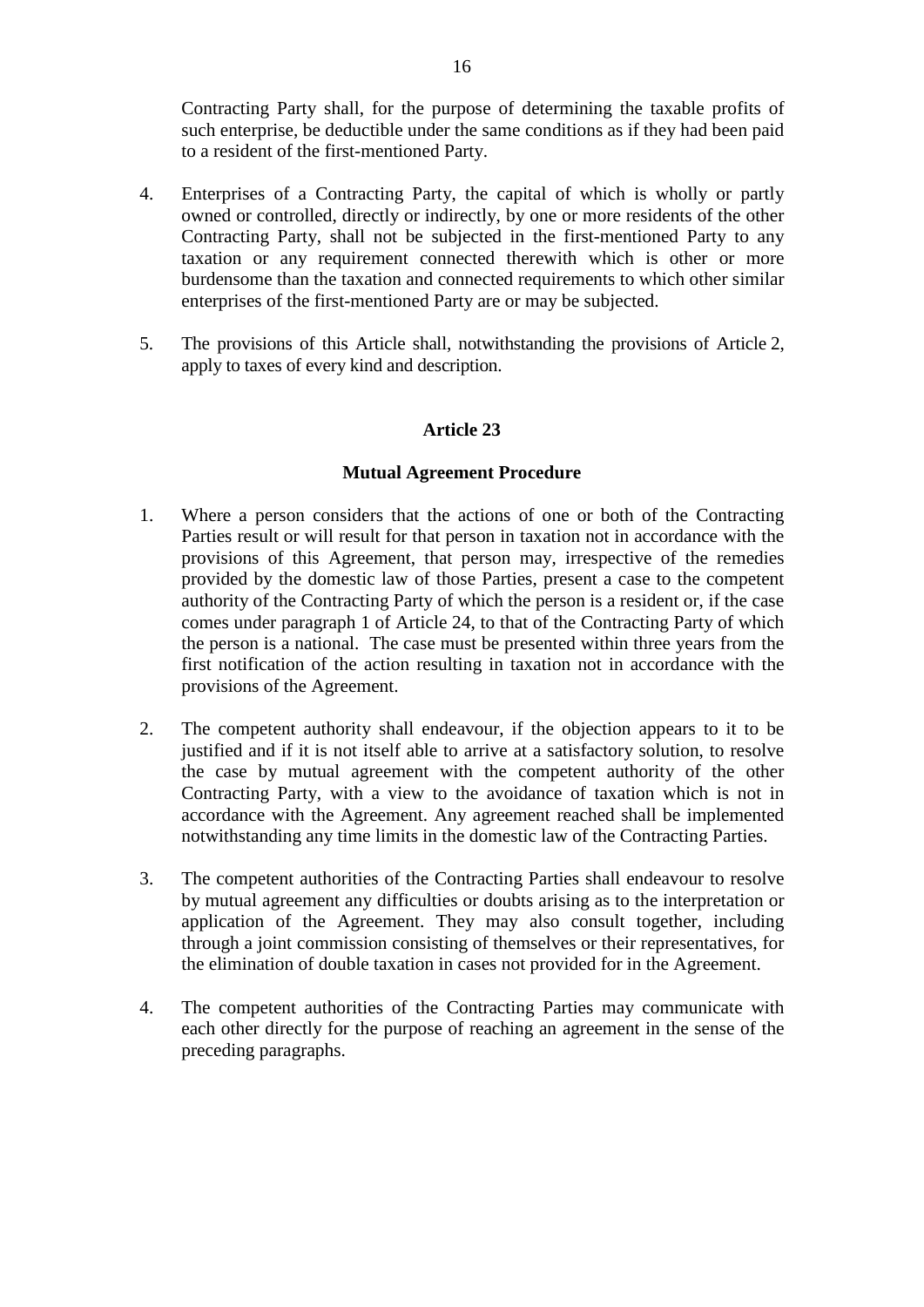#### **Exchange of Information**

- 1. The competent authorities of the Contracting Parties shall exchange such information as is foreseeably relevant for carrying out the provisions of this Agreement or to the administration or enforcement of the domestic laws concerning taxes of every kind and description imposed on behalf of the Parties insofar as the taxation thereunder is not contrary to the Agreement. The exchange of information is not restricted by Article 1.
- 2. Any information received under paragraph 1 by a Contracting Party shall be treated as secret in the same manner as information obtained under the domestic laws of that Party and shall be disclosed only to persons or authorities (including courts and administrative bodies) concerned with the assessment or collection of, the enforcement or prosecution in respect of, the determination of appeals in relation to the taxes referred in paragraph 1, or the oversight of the above. Such persons or authorities shall use the information only for such purposes. They may disclose the information in public court proceedings or in judicial decisions.
- 3. In no case shall the provisions of paragraph 1be construed so as to impose on a Contracting Party the obligation:
	- a) to carry out administrative measures at variance with the laws and the administrative practice of that or of the other Contracting Party;
	- b) to supply information which is not obtainable under the laws or in the normal course of the administration of that or of the other Contracting Party;
	- c) to supply information which would disclose any trade, business, industrial, commercial or professional secret or trade process, or information the disclosure of which would be contrary to public policy (*ordre public*).
- 4. If information is requested by a Contracting Party in accordance with this Article, the other Contracting Party shall use its information gathering measures to obtain the requested information, even though that other Party may not need such information for its own tax purposes. The obligation contained in the preceding sentence is subject to the limitations of paragraph 3 but in no case shall such limitations be construed to permit a Contracting Party to decline to supply information solely because it has no domestic interest in such information.
- 5. In no case shall the provisions of paragraph 3 be construed to permit a Contracting Party to decline to supply information requested by the other Contracting Party because the information is held by a bank, other financial institution, nominee or person acting in an agency or a fiduciary capacity or because it relates to ownership interests in a person.